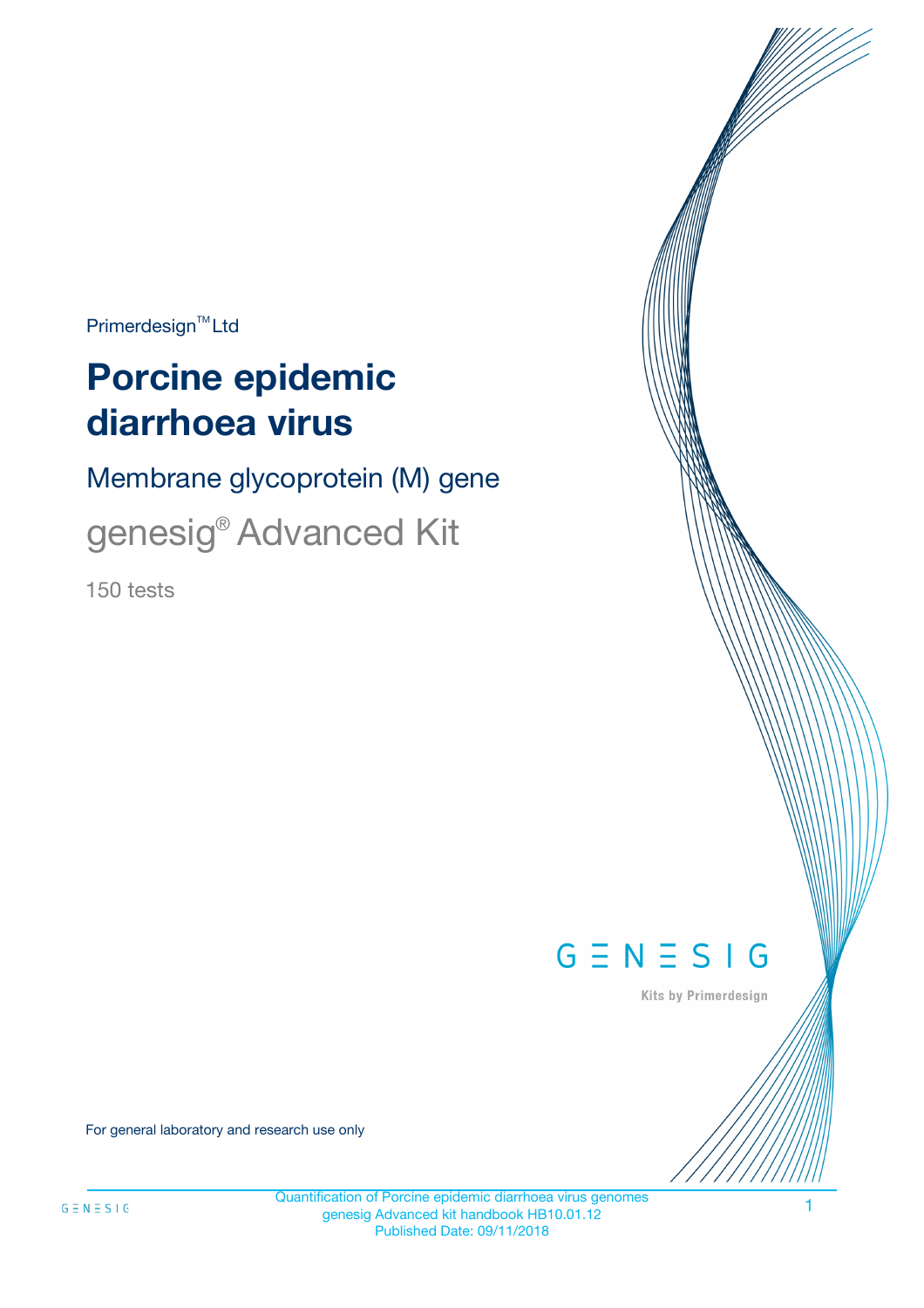### Introduction to Porcine epidemic diarrhoea virus

Porcine epidemic diarrhea virus (PED virus or PEDV) is a coronavirus that infects the cells lining the small intestine of a pig, causing porcine epidemic diarrhoea, a condition of severe diarrhea and dehydration.

Older animals mostly get sick and lose weight after being infected, whereas newborn piglets usually die within five days of contracting the virus. PEDV cannot be transmitted to humans, nor contaminate the human food supply.

First discovered in Europe, PEDV has become increasingly problematic in Asian countries. It has also spread to North America: it was discovered in the United States on May 5, 2013 and in Canada in the winter of 2014.

PEDV has a substantial economic burden given that it is highly infectious, resulting in significant morbidity and mortality in piglets

The sequence of the entire genome (of strain CV777) is 28,033 nucleotides in length, excluding the poly A-tail. Analysis of the nucleotide sequences revealed a small open reading frame (ORF) located near the 5′ end (no 99–137), and two large, slightly overlapping ORFs, ORF1a (nt 297–12650) and ORF1b (nt 12605–20641). The ORF1a and ORF1b sequences overlapped at a potential ribosomal frame shift site.

Comparative amino acid sequence alignments revealed that PEDV is most closely related to human coronavirus (HCoV)-229E and transmissible gastroenteritis virus (TGEV) and less related to murine hepatitis virus (MHV) and infectious bronchitis virus (IBV).

Porcine epidemic diarrhoea is the illness caused by PEDV. The virus damages the villi in the gut thus reducing the absorptive surface, with loss of fluid and dehydration. After introduction of the virus into a susceptible breeding herd, a strong immunity develops over two to three weeks. The colostral immunity then protects the piglets.

Acute outbreaks of diarrhoea occur when the virus is first introduced into a susceptible population. In such cases all sows may be affected, showing a mild to very watery diarrhoea. The incubation period is approximately 2 days and diarrhoea lasts for 7 to 14 days. In sucking pigs the disease can be mild or severe with mortalities up to 40%.

This is based on the history, clinical signs and examination of faeces samples for evidence of porcine epidemic diarrhoea virus by ELISA tests, Real-Time PCR or electron microscopy. Real-Time PCR is the fastest and most accurate method of testing. Post-mortem examination of dead pigs and laboratory tests on the small intestine may be necessary to confirm the diagnosis.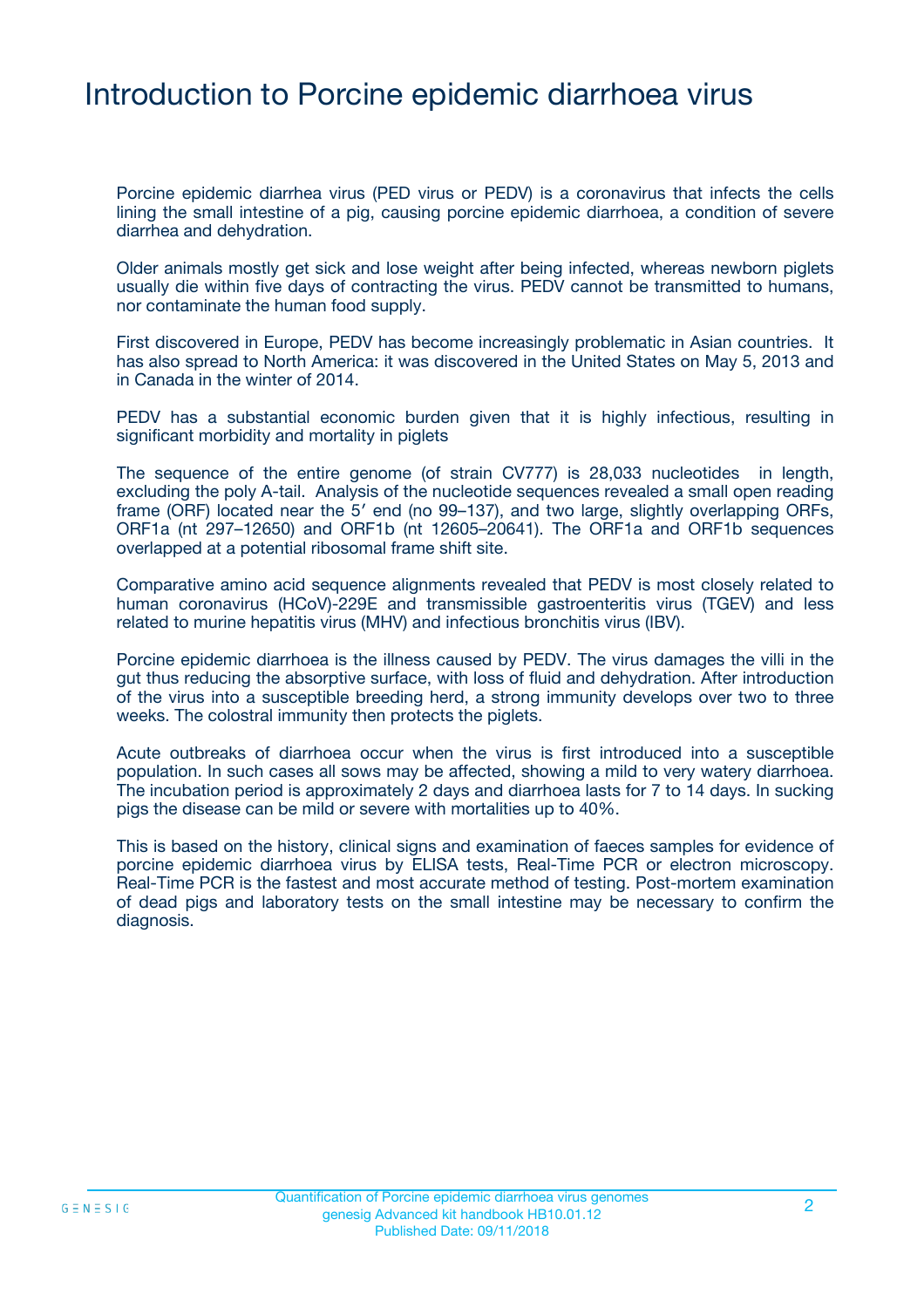# **Specificity**

The Primerdesign genesig Kit for Porcine epidemic diarrhoea virus (PEDV) genomes is designed for the in vitro quantification of PEDV genomes. The kit is designed to have a broad detection profile. Specifically, the primers represent 100% homology with over 95% of the NCBI database reference sequences available at the time of design.

The dynamics of genetic variation means that new sequence information may become available after the initial design. Primerdesign periodically reviews the detection profiles of our kits and when required releases new versions.

If you require further information, or have a specific question about the detection profile of this kit then please send an e.mail to enquiry@primerdesign.co.uk and our bioinformatics team will answer your question.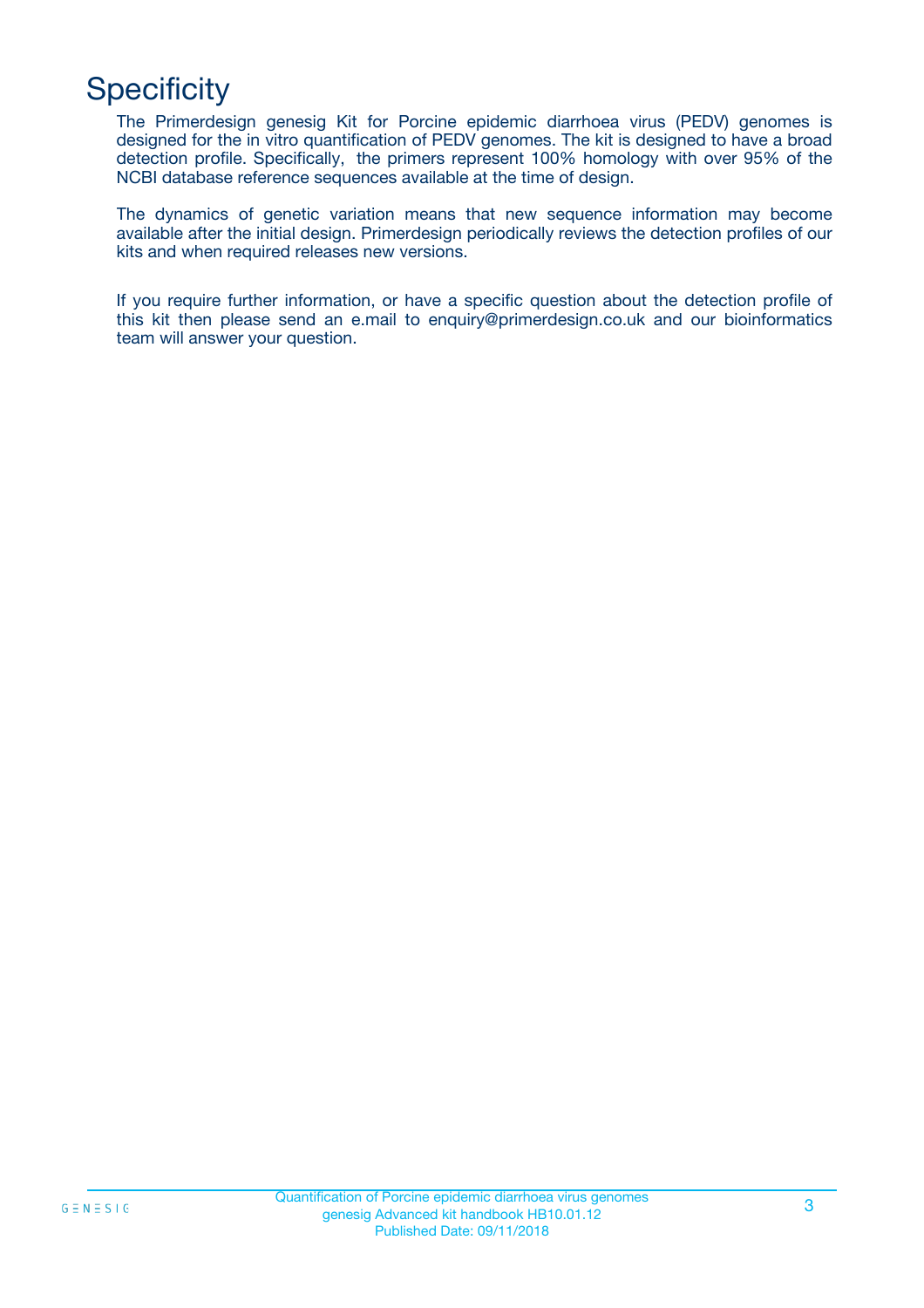### **Kit contents**

- **PEDV specific primer/probe mix (150 reactions BROWN) FAM labelled**
- **PEDV positive control template (for Standard curve RED)**
- **Internal extraction control primer/probe mix (150 reactions BROWN) VIC labelled as standard**
- **Internal extraction control RNA (150 reactions BLUE)**
- **Endogenous control primer/probe mix (150 reactions BROWN) FAM labelled**
- **RNase/DNase free water (WHITE) for resuspension of primer/probe mixes**
- **Template preparation buffer (YELLOW) for resuspension of internal control template, positive control template and standard curve preparation**

### **Reagents and equipment to be supplied by the user**

#### **Real-time PCR Instrument**

#### **Extraction kit**

This kit is recommended for use with genesig Easy DNA/RNA Extraction kit. However, it is designed to work well with all processes that yield high quality RNA and DNA with minimal PCR inhibitors.

#### **oasigTM lyophilised OneStep or Precision**®**PLUS OneStep 2X RT-qPCR Master Mix** Contains complete OneStep RT-qPCR master mix

**Pipettors and Tips**

**Vortex and centrifuge**

**Thin walled 1.5 ml PCR reaction tubes**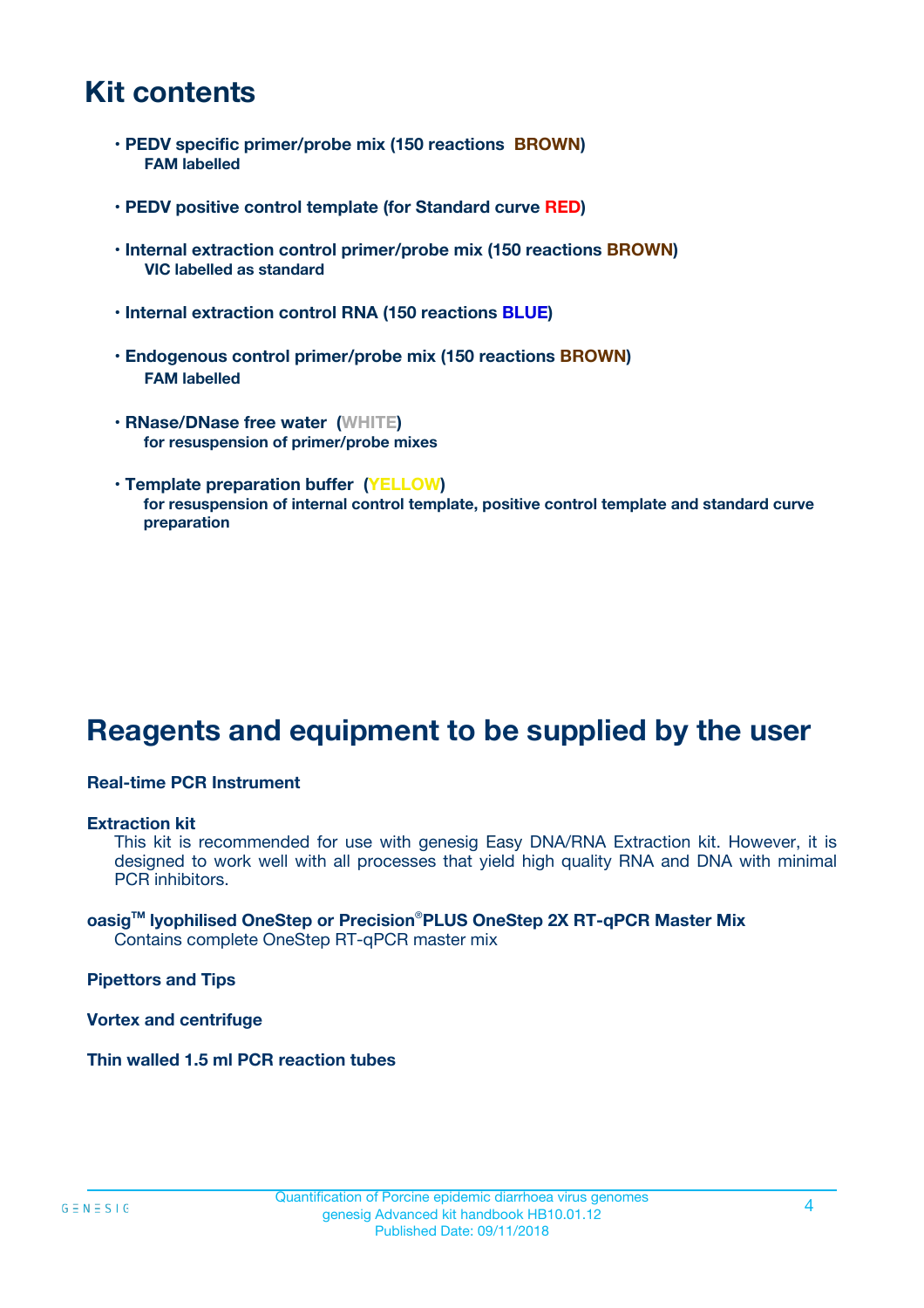### Kit storage and stability

This kit is stable at room temperature but should be stored at -20ºC on arrival. Once the lyophilised components have been resuspended they should not be exposed to temperatures above -20°C for longer than 30 minutes at a time and unnecessary repeated freeze/thawing should be avoided. The kit is stable for six months from the date of resuspension under these circumstances.

If a standard curve dilution series is prepared this can be stored frozen for an extended period. If you see any degradation in this serial dilution a fresh standard curve can be prepared from the positive control.

Primerdesign does not recommend using the kit after the expiry date stated on the pack.

### Suitable sample material

All kinds of sample material suited for PCR amplification can be used. Please ensure the samples are suitable in terms of purity, concentration, and RNA/DNA integrity (An internal PCR control is supplied to test for non specific PCR inhibitors). Always run at least one negative control with the samples. To prepare a negative-control, replace the template RNA sample with RNase/DNase free water.

### Dynamic range of test

Under optimal PCR conditions genesig PEDV detection kits have very high priming efficiencies of >95% and can detect less than 100 copies of target template.

### Notices and disclaimers

This product is developed, designed and sold for research purposes only. It is not intended for human diagnostic or drug purposes or to be administered to humans unless clearly expressed for that purpose by the Food and Drug Administration in the USA or the appropriate regulatory authorities in the country of use. During the warranty period Primerdesign genesig detection kits allow precise and reproducible data recovery combined with excellent sensitivity. For data obtained by violation to the general GLP guidelines and the manufacturer's recommendations the right to claim under guarantee is expired. PCR is a proprietary technology covered by several US and foreign patents. These patents are owned by Roche Molecular Systems Inc. and have been sub-licensed by PE Corporation in certain fields. Depending on your specific application you may need a license from Roche or PE to practice PCR. Additional information on purchasing licenses to practice the PCR process may be obtained by contacting the Director of Licensing at Roche Molecular Systems, 1145 Atlantic Avenue, Alameda, CA 94501 or Applied Biosystems business group of the Applera Corporation, 850 Lincoln Centre Drive, Foster City, CA 94404. In addition, the 5' nuclease assay and other homogeneous amplification methods used in connection with the PCR process may be covered by U.S. Patents 5,210,015 and 5,487,972, owned by Roche Molecular Systems, Inc, and by U.S. Patent 5,538,848, owned by The Perkin-Elmer Corporation.

### Trademarks

Primerdesign™ is a trademark of Primerdesign Ltd.

genesig® is a registered trademark of Primerdesign Ltd.

The PCR process is covered by US Patents 4,683,195, and 4,683,202 and foreign equivalents owned by Hoffmann-La Roche AG. BI, ABI PRISM® GeneAmp® and MicroAmp® are registered trademarks of the Applera Genomics (Applied Biosystems Corporation). BIOMEK® is a registered trademark of Beckman Instruments, Inc.; iCycler™ is a registered trademark of Bio-Rad Laboratories, Rotor-Gene is a trademark of Corbett Research. LightCycler™ is a registered trademark of the Idaho Technology Inc. GeneAmp®, TaqMan® and AmpliTaqGold® are registered trademarks of Roche Molecular Systems, Inc., The purchase of the Primerdesign ™ reagents cannot be construed as an authorization or implicit license to practice PCR under any patents held by Hoffmann-LaRoche Inc.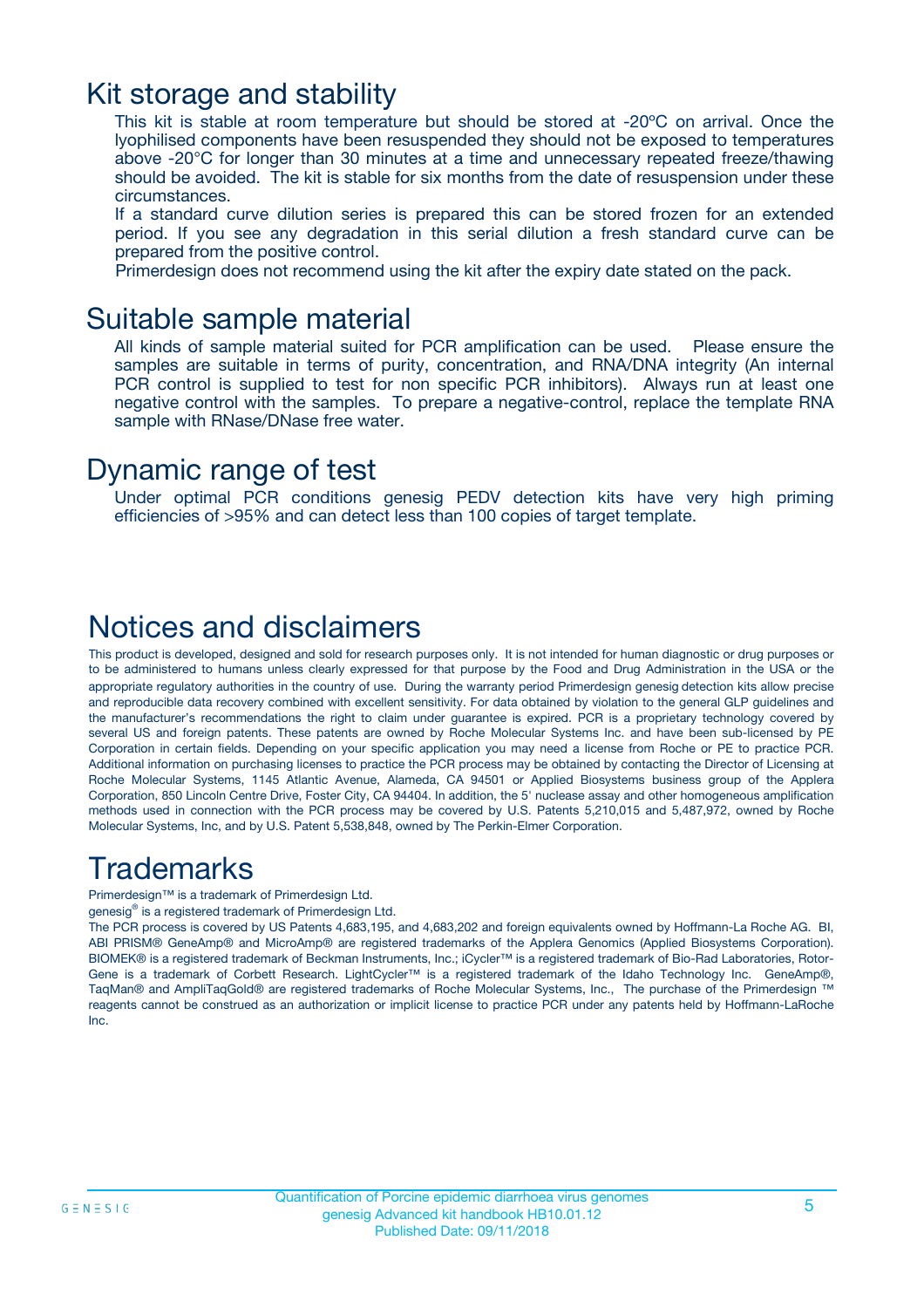### **Principles of the test**

#### **Real-time PCR**

A PEDV specific primer and probe mix is provided and this can be detected through the FAM channel.

The primer and probe mix provided exploits the so-called TaqMan® principle. During PCR amplification, forward and reverse primers hybridize to the PEDV cDNA. A fluorogenic probe is included in the same reaction mixture which consists of a DNA probe labeled with a 5`-dye and a 3`-quencher. During PCR amplification, the probe is cleaved and the reporter dye and quencher are separated. The resulting increase in fluorescence can be detected on a range of qPCR platforms.

#### **Positive control**

For copy number determination and as a positive control for the PCR set up, the kit contains a positive control template.

This can be used to generate a standard curve of PEDV copy number / Cq value. Alternatively the positive control can be used at a single dilution where full quantitative analysis of the samples is not required. Each time the kit is used, at least one positive control reaction must be included in the run. A positive result indicates that the primers and probes for detecting the target PEDV gene worked properly in that particular experimental scenario. If a negative result is obtained the test results are invalid and must be repeated. Care should be taken to ensure that the positive control does not contaminate any other kit component which would lead to false-positive results. This can be achieved by handling this component in a Post PCR environment. Care should also be taken to avoid cross-contamination of other samples when adding the positive control to the run. This can be avoided by sealing all other samples and negative controls before pipetting the positive control into the positive control well.

#### **Negative control**

To validate any positive findings a negative control reaction should be included every time the kit is used. For this reaction the RNase/DNase free water should be used instead of template. A negative result indicates that the reagents have not become contaminated while setting up the run.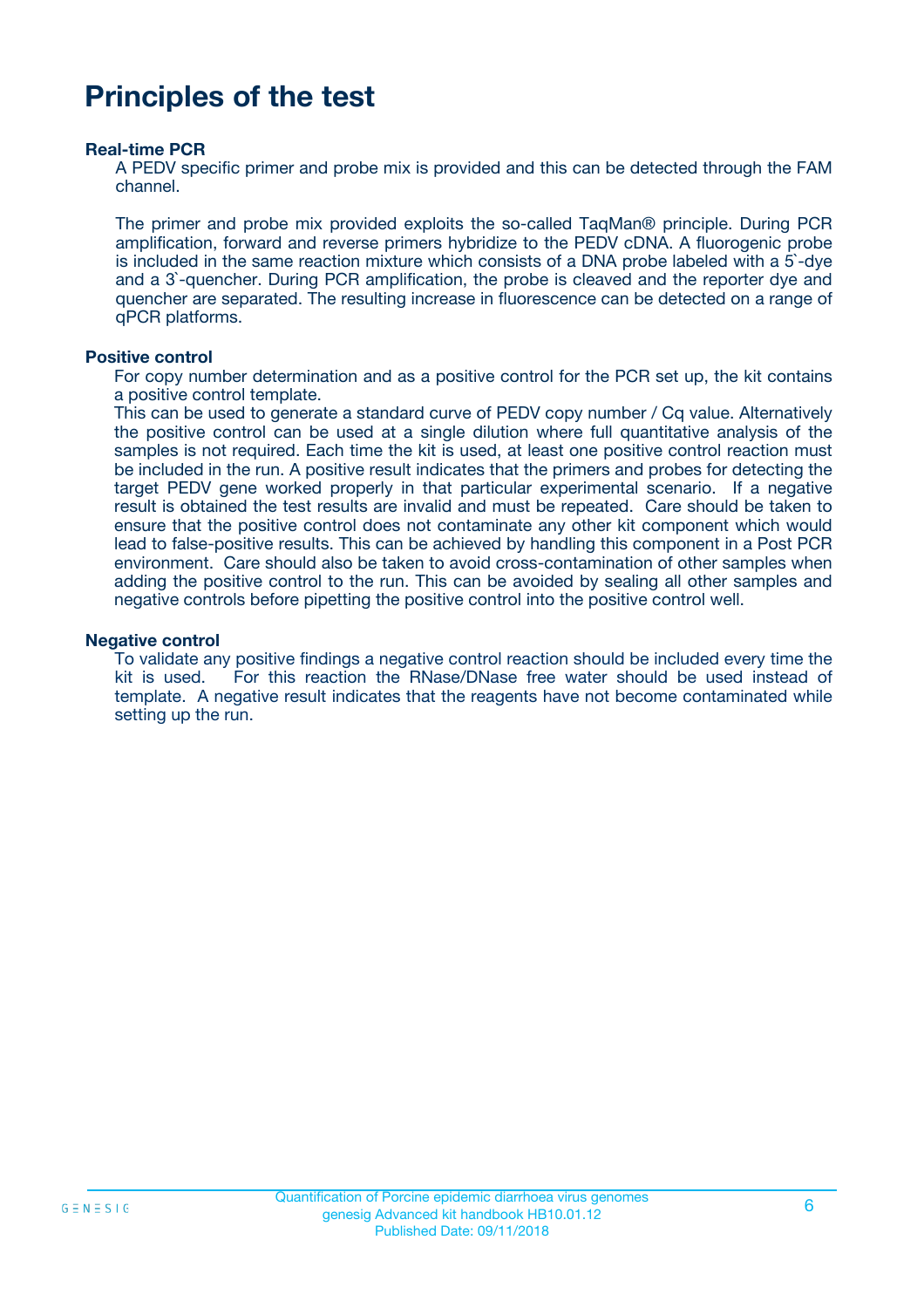#### **Internal RNA extraction control**

When performing RNA extraction, it is often advantageous to have an exogenous source of RNA template that is spiked into the lysis buffer. This control RNA is then co-purified with the sample RNA and can be detected as a positive control for the extraction process. Successful co-purification and qPCR for the control RNA also indicates that PCR inhibitors are not present at a high concentration.

A separate qPCR primer/probe mix are supplied with this kit to detect the exogenous RNA using qPCR. The PCR primers are present at PCR limiting concentrations which allows multiplexing with the target sequence primers. Amplification of the control cDNA does not interfere with detection of the PEDV target cDNA even when present at low copy number. The Internal control is detected through the VIC channel and gives a Cq value of 28+/-3 depending on the level of sample dilution.

#### **Endogenous control**

To confirm extraction of a valid biological template, a primer and probe mix is included to detect an endogenous gene. Detection of the endogenous control is through the FAM channel and it is NOT therefore possible to perform a multiplex with the PEDV primers. A poor endogenous control signal may indicate that the sample did not contain sufficient biological material.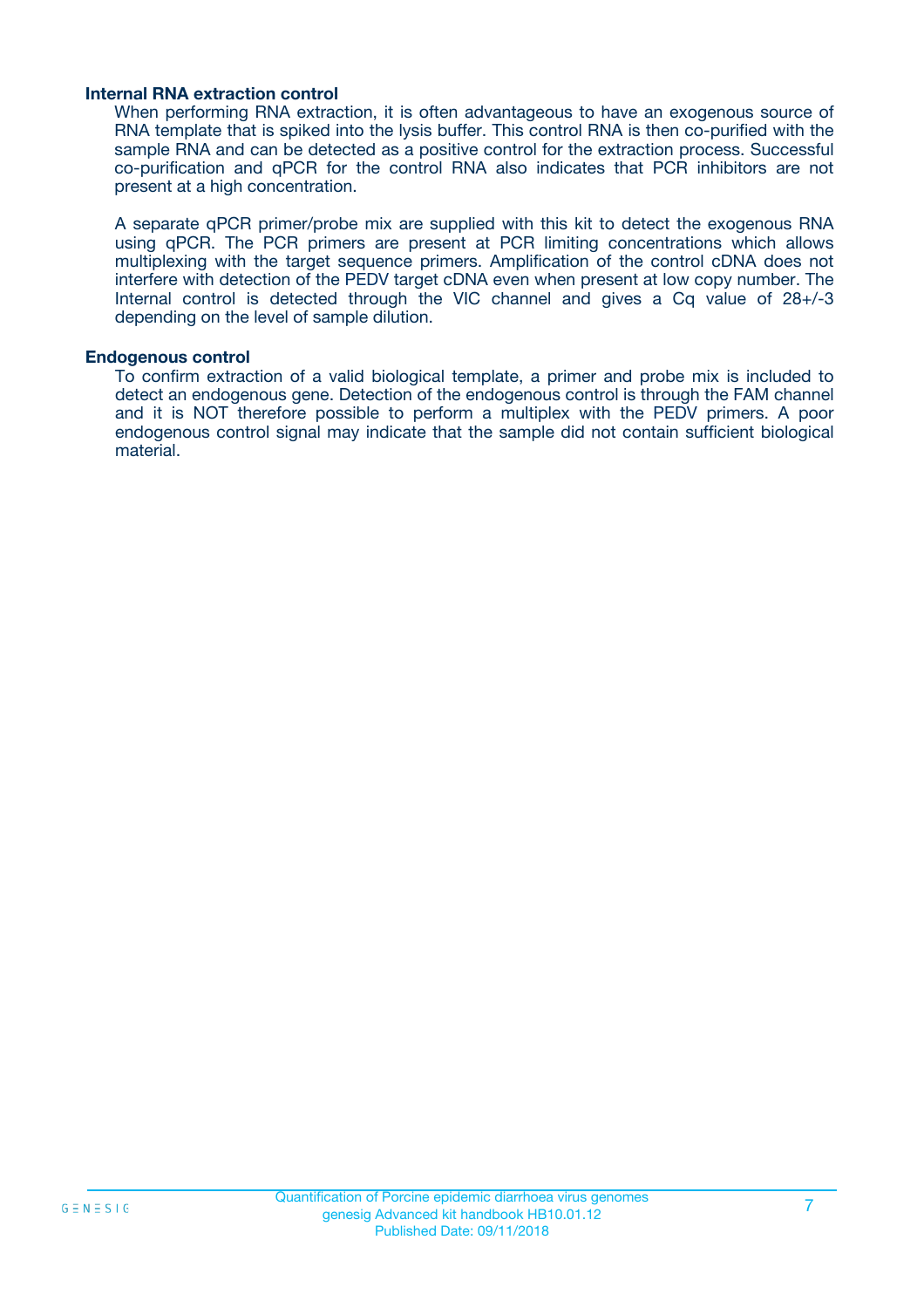### Resuspension protocol

To minimize the risk of contamination with foreign DNA, we recommend that all pipetting be performed in a PCR clean environment. Ideally this would be a designated PCR lab or PCR cabinet. Filter tips are recommended for all pipetting steps.

- **1. Pulse-spin each tube in a centrifuge before opening.** This will ensure lyophilised primer and probe mix is in the base of the tube and is not spilt upon opening the tube.
- **2. Resuspend the primer/probe mixes in the RNase/DNase free water supplied, according to the table below:**

To ensure complete resuspension, vortex each tube thoroughly.

| Component - resuspend in water                       |          |  |
|------------------------------------------------------|----------|--|
| <b>Pre-PCR pack</b>                                  |          |  |
| PEDV primer/probe mix (BROWN)                        | $165$ µl |  |
| Internal extraction control primer/probe mix (BROWN) | $165$ µl |  |
| Endogenous control primer/probe mix (BROWN)          | 165 µl   |  |

**3. Resuspend the internal control template and positive control template in the template preparation buffer supplied, according to the table below:** To ensure complete resuspension, vortex each tube thoroughly.

| Component - resuspend in template preparation buffer |             |  |  |
|------------------------------------------------------|-------------|--|--|
| <b>Pre-PCR heat-sealed foil</b>                      |             |  |  |
| Internal extraction control RNA (BLUE)               |             |  |  |
| <b>Post-PCR heat-sealed foil</b>                     |             |  |  |
| PEDV Positive Control Template (RED) *               | $500$ $\mu$ |  |  |

\* This component contains high copy number template and is a VERY significant contamination risk. It must be opened and handled in a separate laboratory environment, away from the other components.

### RNA extraction

The internal extraction control RNA can be added either to the RNA lysis/extraction buffer or to the RNA sample once it has been resuspended in lysis buffer.

#### **DO NOT add the internal extraction control RNA directly to the unprocessed biological sample as this will lead to degradation and a loss in signal.**

- **1. Add 4µ**l **of the Internal extraction control RNA (BLUE) to each sample in RNA lysis/extraction buffer per sample.**
- **2. Complete RNA extraction according to the manufacturer's protocols.**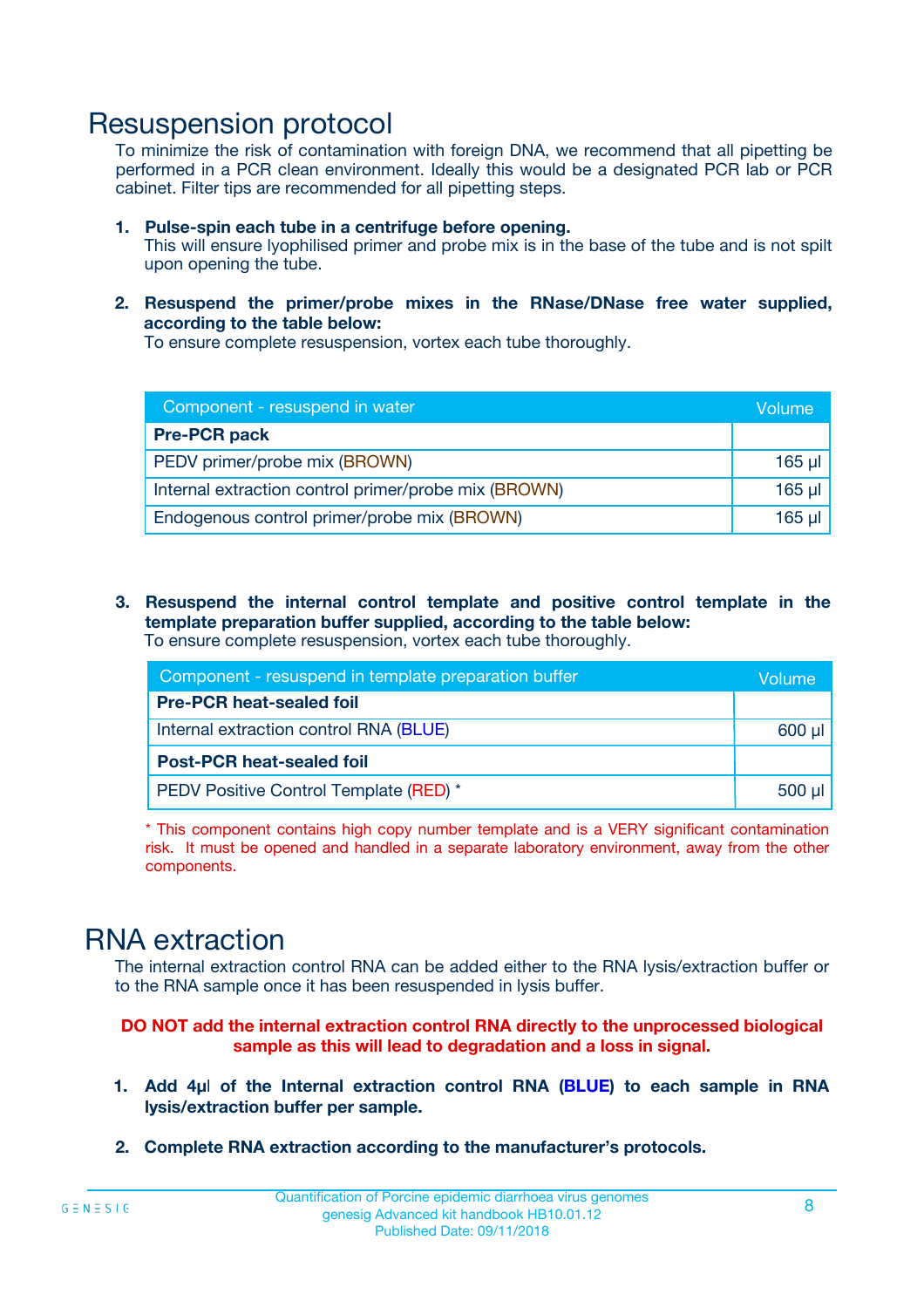# OneStep RT-qPCR detection protocol

#### **For optimum performance and sensitivity.**

All pipetting steps and experimental plate set up should be performed on ice. After the plate is poured proceed immediately to the OneStep amplification protocol. Prolonged incubation of reaction mixes at room temperature can lead to PCR artifacts that reduce the sensitivity of detection.

#### **1. For each RNA sample prepare a reaction mix according to the table below: Include sufficient reactions for positive and negative controls.**

| Component                                                    | Volume   |
|--------------------------------------------------------------|----------|
| oasig OneStep or PrecisionPLUS OneStep 2X RT-qPCR Master Mix | $10 \mu$ |
| PEDV primer/probe mix (BROWN)                                | 1 µl     |
| Internal extraction control primer/probe mix (BROWN)         | 1 µI     |
| <b>RNase/DNase free water (WHITE)</b>                        | $3 \mu$  |
| <b>Final Volume</b>                                          | 15 ul    |

**2. For each RNA sample prepare an endogenous control reaction according to the table below (optional):**

This control reaction will provide crucial information regarding the quality of the biological sample.

| Component                                                    | Volume          |
|--------------------------------------------------------------|-----------------|
| oasig OneStep or PrecisionPLUS OneStep 2X RT-qPCR Master Mix | 10 µl           |
| Endogenous control primer/probe mix (BROWN)                  | 1 µl            |
| <b>RNase/DNase free water (WHITE)</b>                        | $4 \mu$         |
| <b>Final Volume</b>                                          | $15$ µl $\vert$ |

- **3. Pipette 15µl of these mixes into each well according to your qPCR experimental plate set up.**
- **4. Pipette 5µl of RNA template into each well, according to your experimental plate set up.**

For negative control wells use 5µl of RNase/DNase free water. The final volume in each well is 20µl.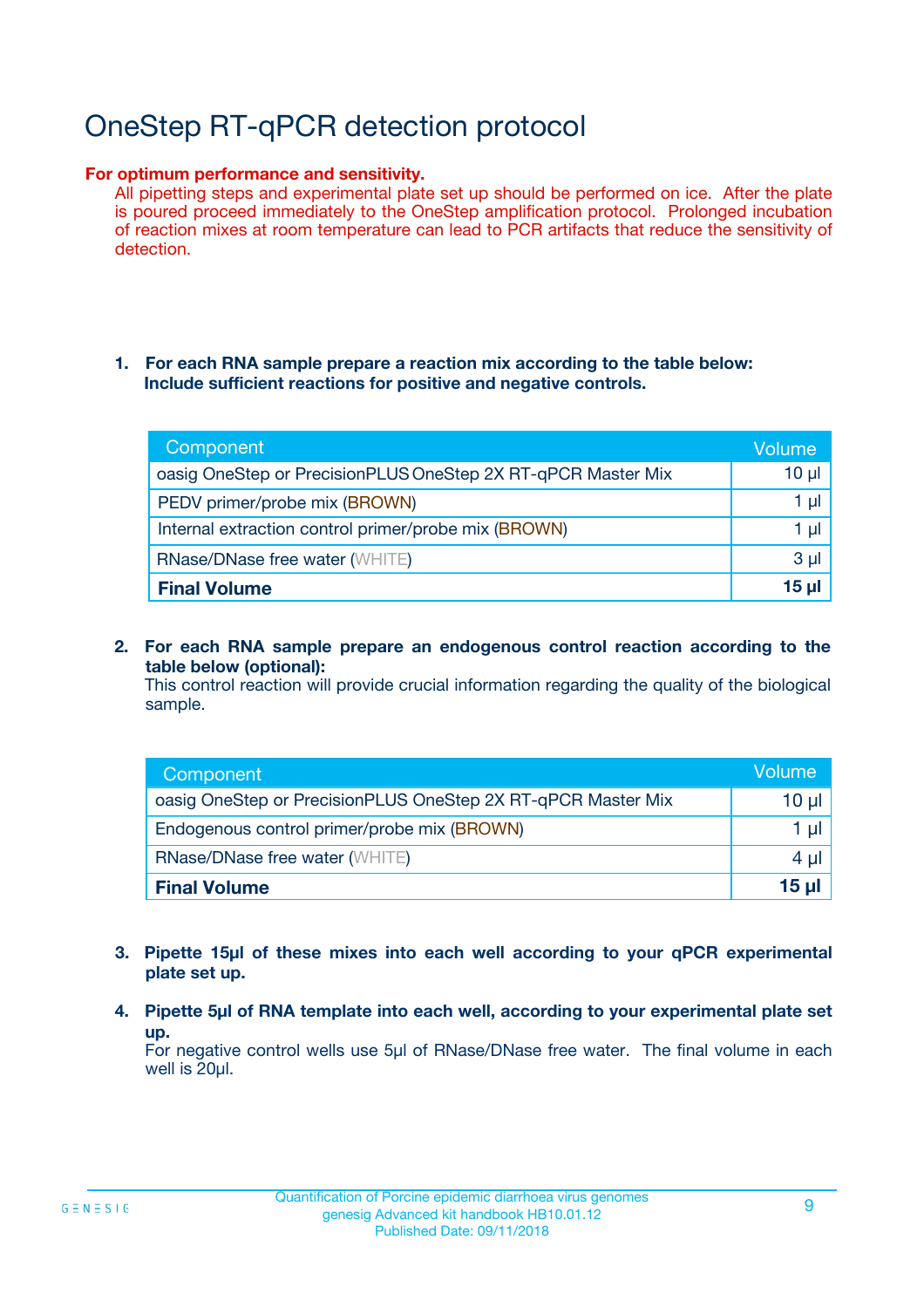**5. If a standard curve is included for quantitative analysis prepare a reaction mix according to the table below:**

| Component                                                    | Volume       |
|--------------------------------------------------------------|--------------|
| oasig OneStep or PrecisionPLUS OneStep 2X RT-qPCR Master Mix | 10 µl        |
| PEDV primer/probe mix (BROWN)                                |              |
| <b>RNase/DNase free water (WHITE)</b>                        | 4 µl         |
| <b>Final Volume</b>                                          | <u>15 µl</u> |

- **6. Preparation of standard curve dilution series.**
	- **1) Pipette 90µl of template preparation buffer into 5 tubes and label 2-6**
	- **2) Pipette 10µl of Positive Control Template (RED) into tube 2**
	- **3) Vortex thoroughly**
	- **4) Change pipette tip and pipette 10 µl from tube 2 into tube 3**
	- **5) Vortex thoroughly**

**Repeat steps 4 and 5 to complete the dilution series**

| <b>Standard Curve</b>         | <b>Copy Number</b>     |
|-------------------------------|------------------------|
| Tube 1 Positive control (RED) | $2 \times 10^5$ per µl |
| Tube 2                        | $2 \times 10^4$ per µl |
| Tube 3                        | $2 \times 10^3$ per µl |
| Tube 4                        | $2 \times 10^2$ per µl |
| Tube 5                        | 20 per µl              |
| Tube 6                        | 2 per µl               |

**7. Pipette 5µl of standard template into each well for the standard curve according to your plate set-up**

The final volume in each well is 20µl.

### OneStep RT-qPCR Amplification Protocol

Amplification conditions using oasig OneStep or PrecisionPLUS OneStep 2X RT-qPCR Master Mix.

|             | <b>Step</b>                  | <b>Time</b>      | <b>Temp</b> |
|-------------|------------------------------|------------------|-------------|
|             | <b>Reverse Transcription</b> | $10 \text{ min}$ | 55 °C       |
|             | Enzyme activation            | 2 min            | 95 °C       |
| Cycling x50 | Denaturation                 | 10 <sub>s</sub>  | 95 °C       |
|             | <b>DATA COLLECTION *</b>     | 60 s             | 60 °C       |

\* Fluorogenic data should be collected during this step through the FAM and VIC channels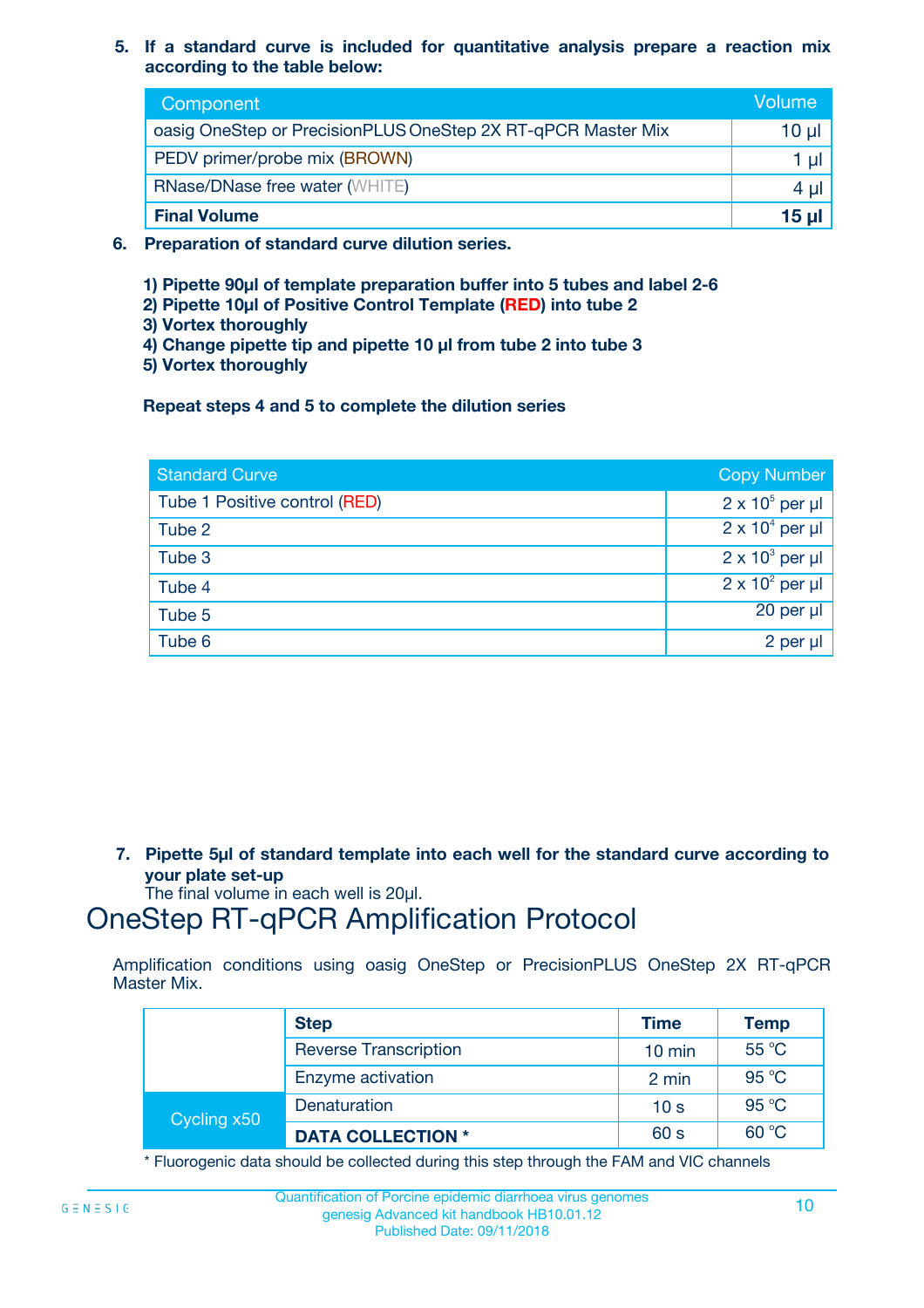### Interpretation of results

| <b>Target</b><br>(FAM) | Internal<br>control<br>(NIC) | <b>Positive</b><br>control | <b>Negative</b><br>control | Interpretation                                                                                                  |
|------------------------|------------------------------|----------------------------|----------------------------|-----------------------------------------------------------------------------------------------------------------|
| $\leq 30$              | $+ 1 -$                      | ÷                          |                            | <b>POSITIVE QUANTITATIVE RESULT</b><br>calculate copy number                                                    |
| > 30                   | ÷                            | ÷                          |                            | <b>POSITIVE QUANTITATIVE RESULT</b><br>calculate copy number                                                    |
| > 30                   |                              | ÷                          |                            | <b>POSITIVE QUALITATIVE RESULT</b><br>do not report copy number as this<br>may be due to poor sample extraction |
|                        | ÷                            | ÷                          |                            | <b>NEGATIVE RESULT</b>                                                                                          |
| $+ 1 -$                | $+ 1 -$                      | ÷                          | $\leq$ 35                  | <b>EXPERIMENT FAILED</b><br>due to test contamination                                                           |
| $+ 1 -$                | $+ 1 -$                      | ÷                          | > 35                       | $\star$                                                                                                         |
|                        |                              | ÷                          |                            | <b>SAMPLE PREPARATION FAILED</b>                                                                                |
|                        |                              |                            |                            | <b>EXPERIMENT FAILED</b>                                                                                        |

Positive control template (**RED**) is expected to amplify between Cq 16 and 23. Failure to satisfy this quality control criterion is a strong indication that the experiment has been compromised.

\*Where the test sample is positive and the negative control is positive with a  $Cq > 35$ , the sample must be reinterpreted based on the relative signal strength of the two results:



If the sample amplifies  $> 5$  Cq earlier than the negative control then the sample should be reinterpreted (via the table above) with the negative control verified as negative.



If the sample amplifies  $< 5$  Cq earlier than the negative control then the positive sample result is invalidated and the result should be determined inconclusive due to test contamination. The test for this sample should be repeated.